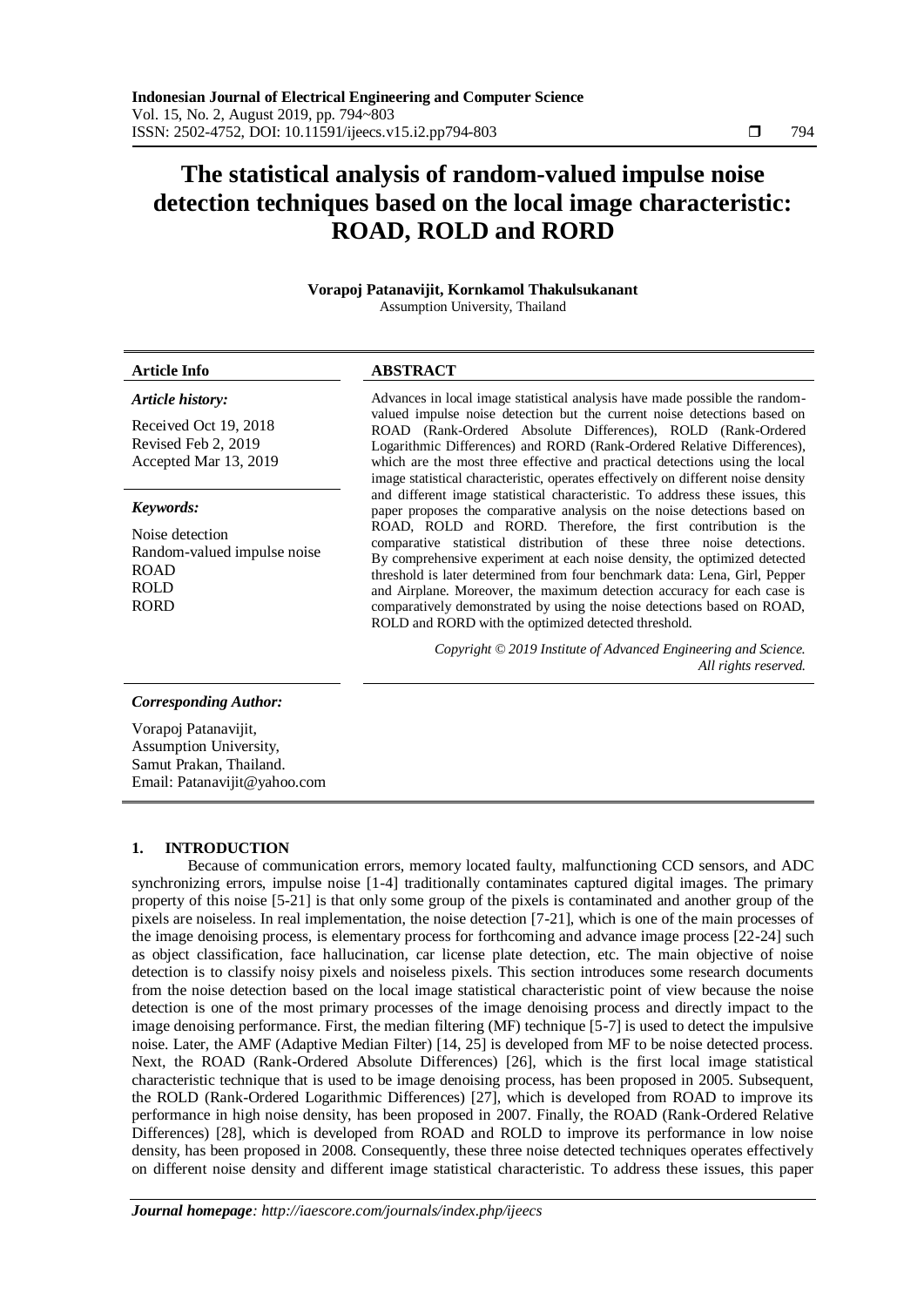795

proposes the comparative analysis on the noise detections based on ROAD, ROLD and RORD from the comparative statistical distribution point of view and, moreover, the optimized detected threshold is later determined from four benchmark data: Lena, Girl, Pepper and Airplane by experimenting on several noise density. Furthermore, with the optimized detected threshold, the maximum detection accuracy for each case is comparatively demonstrated by using the noise detections based on ROAD, ROLD and RORD.

#### **2. RELATED THEORY**

#### **2.1. Mathematical of Random-Valued Impulse Noise**

Support that the original image is **x** where  $x_{i,j}$  is the original image pixel at location  $(i, j)$  that is  $s_{\min} \leq x_{i,j} \leq s_{\max}$  where  $[s_{\min}, s_{\max}]$  is the intensity range of this image. Support that the noisy image is **y** where  $y_{i,j}$  is the contaminated image pixel at location  $(i,j)$ , which can be mathematically expressed as following (1):

$$
y_{i,j} = \begin{cases} s_{\min} & \text{at probability } p \\ s_{\max} & \text{at probability } q \\ x_{i,j} & \text{at probability } (1 - p - q) \\ \end{cases}
$$
 where  $(p - q)$  is the noise level. (1)

#### **2.2. ROAD (Rank-Ordered Absolute Differences) Statistic**

Support that the computed image pixel  $y_{i,j}$  at location  $(i, j)$  and  $\Omega_N = \{(s,t) | -N \le s, t \le N\}$  is its group of neighborhood pixels (with the window size at  $(2N+1)\times(2N+1)$ ), which is centered at location  $(i, j)$ . The ROAD (Rank-Ordered Absolute Differences) Statistic [26] can be mathematically defined as:

$$
\text{ROAD}_m(\mathbf{i}) = \sum_{i=1}^m r_i(\mathbf{i})
$$
 (2)

where  $r_i(\mathbf{i}) = i^{th}$  smallest  $D(y_{i,j}), \forall (s,t)$ *th*  $r_i(\mathbf{i}) = i^{th}$  smallest  $D(y_{i,j})$ ,  $\forall (s,t) \in \Omega_N$  and  $D(y_{i,j})$  is defined as the absolute difference between the gray-level intensity  $y_{i+s,j+t}$  and  $y_{i,j}$  or can be mathematically defined as:

$$
D(y_{i,j}) = |y_{i+s,j+t} - y_{i,j}|, \quad \forall (s,t) \in \Omega_N
$$
\n(3)

From the simplicity and computational experimental analysis reason [26], this paper defines  $m=4$ therefore the ROAD can be mathematically simplified as:

$$
ROAD_4(i) = \sum_{i=1}^{4} r_i(i)
$$
\n(4)

In this paper, the normalized ROAD, which is used for analyzing, can be mathematically defined as:

$$
\text{ROAD}_{m}(\mathbf{i}) = \frac{1}{m} \sum_{i=1}^{m} r_{i}(\mathbf{i}) \prod_{\text{or}} \text{ROAD}_{4}(\mathbf{i}) = \frac{1}{4} \sum_{i=1}^{4} r_{i}(\mathbf{i}) \tag{5}
$$

#### **2.3. ROLD (Rank-Ordered Logarithmic Differences) Statistic**

In order to detecting noisy pixel and noises pixel under the noise density levels as high as 60%, ROLD statistic technique [27] is desired and developed from ROAD statistic technique and the ROLD

(Rank-Ordered Logarithmic Differences) Statistic can be mathematically defined as:  
\n
$$
D(y_{i,j}) = 1 + \max\left\{\log_a|y_{i+s,j+t} - y_{i,j}|, -b\right\}/b, \forall (s,t) \in \Omega_N
$$
\n(6)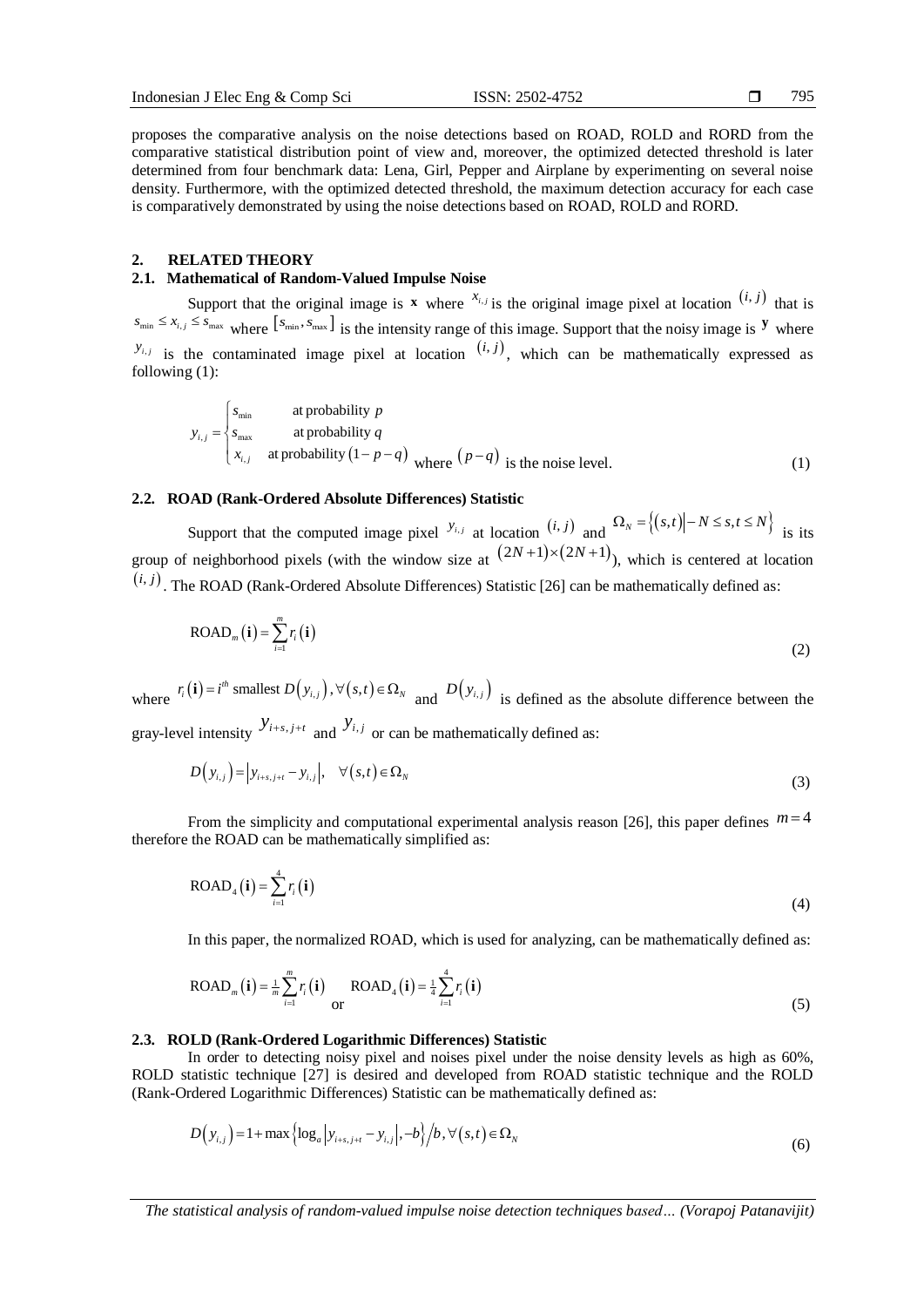From the simplicity and computational experimental analysis reason [27], this paper defines  $a=2$ 

and 
$$
b=5
$$
 therefore the ROLD can be mathematically simplified as:  
\n
$$
D(y_{i,j}) = 1 + \max\left\{ \log_2 |y_{i+s,j+t} - y_{i,j}|, -5 \right\} / 5, \forall (s,t) \in \Omega_N
$$
\n(7)

In this paper, the normalized ROLD, which is used for analyzing, can be mathematically defined as:

$$
ROLD_m(\mathbf{i}) = \frac{1}{m} \sum_{i=1}^{m} r_i(\mathbf{i}) \frac{ROLD_4(\mathbf{i}) = \frac{1}{4} \sum_{i=1}^{4} r_i(\mathbf{i})
$$
\n(8)

### **2.4. ROAD (Rank-Ordered Relative Differences) Statistic**

The absolute difference  $D(y_{i,j})$  between the gray-level intensity  $y_{i+s,j+t}$  and  $y_{i,j}$  can be usually used for defining whether a computed image pixel  $y_{i,j}$  is contaminated by impulse noise. In general, if the absolute difference  $D(y_{i,j})$  is large then the impulse noise likely contaminates the computed image pixel  $y_{i,j}$ however If their neighbor image pixels  $y_{i+s,j+t}$  are contaminated but the computed image pixel  $y_{i,j}$  is noiseless then the absolute difference  $D(y_{i,j})$  is large or if the computed window contains a sharp edge texture then the absolute difference  $D(y_{i,j})$  is large. In order to improve the performance of noisy/noiseless detected rate, the RORD statistic technique [28], which is desired and developed from ROAD statistic technique by using a reference image, can be mathematically defined as:

$$
D(y_{i,j}) = |\hat{y}_{i+s,j+t} - \hat{y}_{i,j}|, \quad \forall (s,t) \in \Omega_N
$$
\n(9)

$$
\hat{\mathbf{y}} = \mathbf{y} - \alpha \times \mathbf{y}_{\text{ref}} \tag{10}
$$

From the simplicity and computational experimental analysis reason [28], the reference image  $\mathbf{y}_{\text{ref}}$ in this paper is computed from the contaminated image by filtering by MF (median filter) denoising process and  $\alpha$  is usually set to be 0.5.

In this paper, the normalized RORD, which is used for analyzing, can be mathematically defined as:

$$
RORD_m(\mathbf{i}) = \frac{1}{m} \sum_{i=1}^{m} r_i(\mathbf{i}) \frac{RORD_4(\mathbf{i})}{\text{or}} = \frac{1}{4} \sum_{i=1}^{4} r_i(\mathbf{i})
$$
(11)

### **3. COMPARATIVE EXPERIMENTAL RESULTS**

#### **3.1. The Simulated Estimation of Optimized Noise Threholds**

First, this experiment investigates the statistical distribution of the noisy and noiseless pixels of the ROAD, ROLD and RORD by using four benchmark data: Airplane, Girl, Lena, and Pepper under many impulse noise densities (from 5% to 90%) as shown in Figure 1 to Figure 4, respectively. Then, the optimized thresholds for classifying noisy and noiseless pixels are estimated for each image at each noise density from<br>the maximum detection accuracy perspective. The noise detection accuracy is defined as:<br>Accuracy =  $\frac{1}{2} \left( \$ 

the maximum detection accuracy perspective. The noise detection accuracy is defined as:  
\n
$$
Accuracy = \frac{1}{2} \left( \frac{\text{number of estimated noisy pixels}}{\text{number of noisy pixels}} \right) + \frac{1}{2} \left( \frac{\text{number of estimated noiseless pixels}}{\text{number of noiseless pixels}} \right)
$$
\n(12)

#### **3.2. The Simulated Results of Noise Detection Accuracy**

Later, by using the optimized thresholds for classifying noisy and noiseless pixels, this experiment investigates the noise detection accuracy of the ROAD, ROLD and RORD by using four benchmark data: Airplane, Girl, Lena, and Pepper under many impulse noise densities (from 5% to 90%) as shown in Table 1 to Table 4, respectively. From this experimental result, the RORD has the highest noise detection accuracy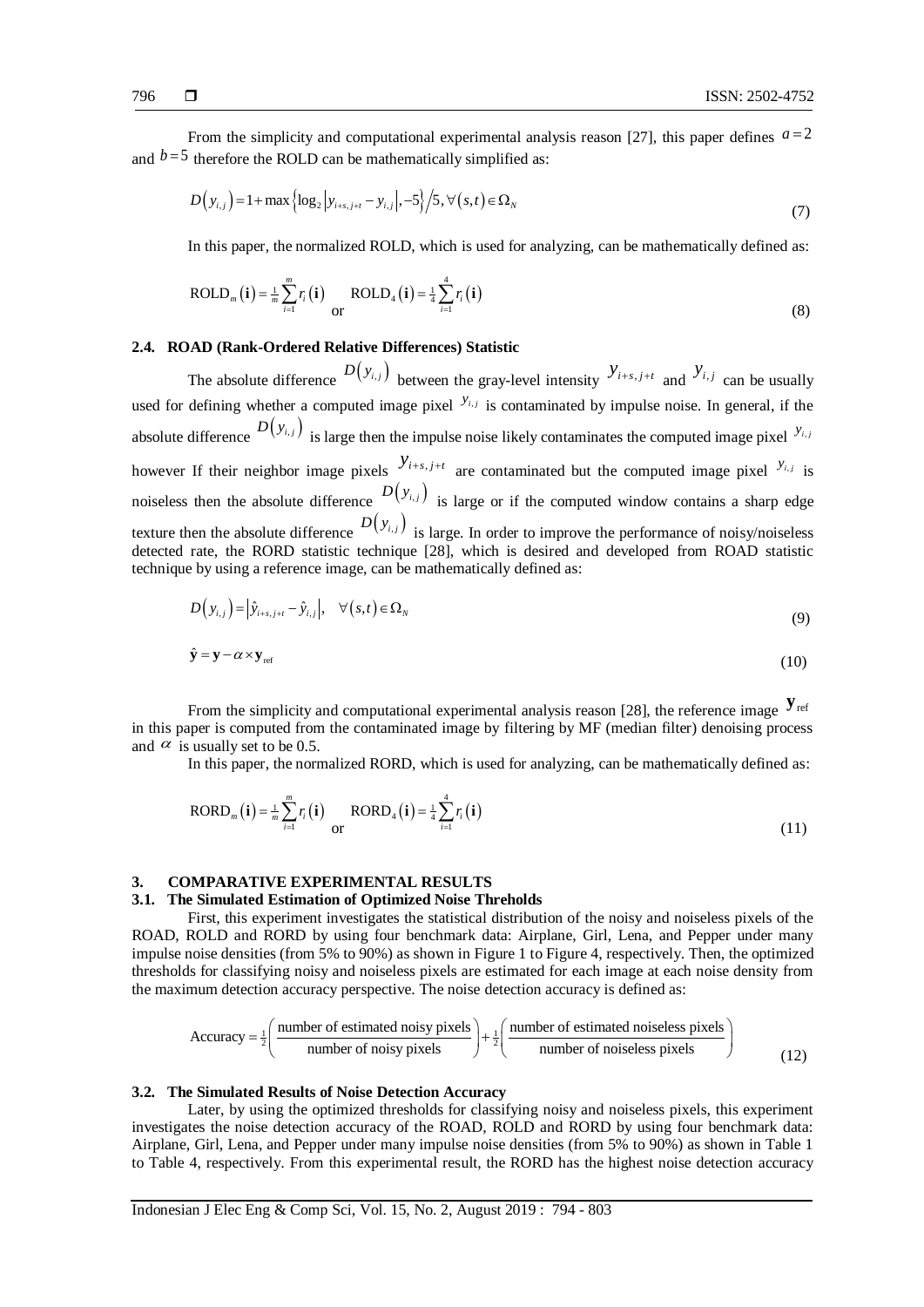797

under low impulse noise densities (< 40%) but the ROLD has the highest noise detection accuracy under high impulse noise densities (> 60%). The ROAD usually has lower noise detection accuracy than ROLD and RORD in almost all cases because both ROLD and RORD are developed and modified from ROAD. Compared to AMF (Adaptive Median Filter) [14, 25], the ROAD, ROLD and RORD has higher noise detection accuracy because the AMF is desired for Salt&Pepper noise.

| Table 1. The Noise Detection Performance: Airplain |  |  |  |
|----------------------------------------------------|--|--|--|
|----------------------------------------------------|--|--|--|

| Noise              |            | Impulse Noise Density (%) |      |      |            |            |      |            |            |            |            |            |            |            |                         |            |            |            |
|--------------------|------------|---------------------------|------|------|------------|------------|------|------------|------------|------------|------------|------------|------------|------------|-------------------------|------------|------------|------------|
| Detection<br>Tech. |            | 10                        | 15   | 20   | 25         | 30         | 35   | 40         | 45         | 50         | 55         | 60         | 65         | 70         | 75                      | 80         | 85         | 90         |
| AMF                | 0.81<br>54 | 0.78<br>31                | 0.75 | 74   | 0.70<br>61 | 0.68<br>47 | 0.66 | 0.64<br>49 | 0.62<br>82 | 0.61<br>83 | 0.60<br>75 | 0.59<br>57 | 0.58<br>70 | 0.57<br>83 | 0.56<br>97              | 0.56<br>28 | 0.55<br>83 | 0.55<br>25 |
|                    | 0.91       | 0.91                      | 0.91 | 0.91 | 0.91       | 0.91       | 0.90 | 0.89       | 0.89       | $_{0.88}$  | 0.87       | 0.86       | 0.85       | 0.84       | 0.84                    | 0.83       | 0.83       | 0.82       |
| <b>ROAD</b>        | 90         | 73                        |      | 78   | 41         | 09         | 68   | 92         | 28         | 47         | 59         | 68         | 70         | 87         | 33                      | 88         | 51         | 98         |
|                    | 0.91       | 0.91                      | 0.91 | 0.91 | 0.91       | 0.91       | 0.90 | 0.90       | 0.89       | 0.89       | 0.88       | 0.87       | 0.86       | 0.85       | 0.85                    | 0.84       | 0.84       | 0.83       |
| <b>ROLD</b>        | 97         | 64                        | 66   | 79   | 46         | 14         | 85   | 21         | 71         | $_{01}$    | 42         | 79         | 79         | 83         | $\mathbf{1} \mathbf{1}$ | 63         | 16         | 70         |
| <b>RORD</b>        | 0.93       | 0.92                      | 0.92 | 0.92 | 0.91       | 0.91       | 0.90 | 0.89       | 0.88       | 0.87       | 0.86       | 0.85       | 0.84       | 0.83       | 0.83                    | 0.82       | 0.82       | 0.81       |
|                    | 01         | 63                        | 52   | 33   | 85         | 18         | 60   |            | 92         | 76         | 94         |            | 63         | 69         | 0 <sup>7</sup>          | 47         | 08         | 70         |

Table 2. The Noise Detection Performance: Girl

| Noise               | Impulse Noise Density (%) |            |            |            |            |            |            |            |            |            |            |            |            |            |            |            |            |            |
|---------------------|---------------------------|------------|------------|------------|------------|------------|------------|------------|------------|------------|------------|------------|------------|------------|------------|------------|------------|------------|
| Detectio<br>n Tech. |                           | 10         | 15         | 20         | 25         | 30         | 35         | 40         | 45         | 50         | 55         | 60         | 65         | 70         | 75         | 80         | 85         | 90         |
| AMF                 | 0.73<br>63                | 0.69<br>10 | 0.65<br>58 | 0.62<br>09 | 0.58<br>80 | 0.56<br>32 | 0.53<br>81 | 0.52       | 0.50       | 0.48       | 0.46       | 0.45<br>16 | 0.43<br>78 | 0.42<br>41 | 0.40<br>96 | 0.39<br>55 | 0.38<br>31 | 0.37<br>12 |
| <b>ROAD</b>         | 0.93                      | 0.93       | 0.93       | 0.93       | 0.93       | 0.93       | 0.92       | 0.91       | 0.91       | 0.90       | 0.89       | 0.88       | 0.87       | 0.86       | 0.86       | 0.85       | 0.84       | 0.84       |
|                     | 81<br>0.93                | 57<br>0.93 | 84<br>0.93 | 83<br>0.93 | 62<br>0.93 | 02<br>0.93 | 47<br>0.92 | 96<br>0.92 | 27<br>0.92 | 33<br>0.91 | 57<br>0.90 | 57<br>0.89 | 59<br>0.88 | 93<br>0.88 | 04<br>0.87 | 24<br>0.86 | 67<br>0.86 | 20<br>0.85 |
| <b>ROLD</b>         | 85                        | 49         | 87         | 78         | 67         | 15         | 65         | 37         | 06         | 32         | 76         | 86         | 94         | 26         | 42         | 62         | 09         | 60         |
| <b>RORD</b>         | 0.94                      | 0.93       | 0.94       | 0.93       | 0.93       | 0.92       | 0.91       | 0.91       | 0.90       | 0.88       | 0.87       | 0.86       | 0.84       | 0.83       | 0.82       | 0.81       | 0.80       | 0.79       |
|                     | 60                        | 99         | 03         | 84         | 37         | 62         | 81         | 15         | 19         | 86         | 88         | 22         | 78         | 61         |            | 07         | 02         | 43         |

Table 3. The Noise Detection Performance: Lena

| Noise               |            |            |            |            |            |            |      |            | Impulse Noise Density (%) |            |            |            |            |            |            |                |            |            |  |
|---------------------|------------|------------|------------|------------|------------|------------|------|------------|---------------------------|------------|------------|------------|------------|------------|------------|----------------|------------|------------|--|
| Detectio<br>n Tech. |            | 10         | 15         | 20         | 25         | 30         | 35   | 40         | 45                        | 50         | 55         | 60         | 65         | 70         | 75         | 80             | 85         | 90         |  |
| AMF                 | 0.83       | 0.81       | 0.78       | 76         | 0.74       | 0.72       | 0.70 | 0.69       | 0.67                      | 0.66       | 0.64       | 0.63       | 0.63       | 0.61       | 0.61       | 0.60           | 0.59       | 0.59       |  |
|                     | 95         | 33         | 96         | 50         | 28         | 33         | 49   | 20         | 73                        | 24         | 86         | 73         | 02         | 92         | 15         | 40             | 73         | 09         |  |
| <b>ROAD</b>         | 0.94<br>95 | 0.91<br>06 | 0.91<br>26 | 0.90<br>97 | 0.90<br>45 | 0.90<br>20 | 0.89 | 0.89<br>01 | 0.88<br>34                | 0.87<br>69 | 0.86<br>67 | 0.86<br>05 | 0.85<br>47 | 0.84<br>62 | 0.84<br>05 | 0.83<br>38     | 0.83<br>05 | 0.82<br>63 |  |
| <b>ROLD</b>         | 0.95       | 0.90       | 0.91       | 0.90       | $_{0.90}$  | 0.90       | 0.90 | 0.89       | 0.88                      | 0.88       | 0.87       | 0.86       | 0.86       | 0.85       | 0.84       | 0.83           | 0.83       | 0.82       |  |
|                     | 15         | 98         | 28         | 87         | 45         | 36         | 00   | 54         | 99                        | 56         | 53         | 81         | 06         | 12         | 54         | 84             | 33         | 87         |  |
| <b>RORD</b>         | 0.95       | 0.92       | 0.92       | 0.91       | 0.90       | 0.90       | 0.89 | 0.89       | 0.88                      | 0.87       | 0.86       | 0.85       | 0.85       | 0.84       | 0.83       | 0.83           | 0.83       | 0.82       |  |
|                     | 39         | 33         | 02         | 65         | 88         | 40         | 98   | 29         | 59                        | 88         | 72         | 91         | 28         | 48         | 87         | 4 <sub>1</sub> | 05         | 64         |  |

Table 4. The Noise Detection Performance: Pepper

| Noise       | <b>Impulse Noise Density (%)</b> |      |      |      |      |               |      |      |      |           |           |      |      |      |      |      |      |      |
|-------------|----------------------------------|------|------|------|------|---------------|------|------|------|-----------|-----------|------|------|------|------|------|------|------|
| Detecti     |                                  |      |      |      |      |               |      |      |      |           |           |      |      |      |      |      |      |      |
| on          | ć                                | 10   | l 5  | 20   | 25   | 30            | 35   | 40   | 45   | 50        | 55        | 60   | 65   | 70   | 75   | 80   | 85   | 90   |
| Tech.       |                                  |      |      |      |      |               |      |      |      |           |           |      |      |      |      |      |      |      |
|             | 0.85                             | 0.81 | 0.78 | 0.76 | 73   | $0.7^{\circ}$ | 0.70 | 0.68 | 0.66 | 0.65      | 0.64      | 0.62 | 0.61 | 0.60 | 0.59 | 0.59 | 0.58 | 0.58 |
| AMF         | 50                               | 89   | 93   | 38   | 68   | 91            | 02   | 19   | 53   | 39        |           | 63   | 76   | 73   | 82   | 07   | 63   | 03   |
| <b>ROAD</b> | 0.91                             | 0.91 | 0.91 | 0.90 | 0.90 | 0.90          | 0.89 | 0.89 | 0.88 | 0.87      | 0.86      | 0.85 | 0.85 | 0.84 | 0.83 | 0.82 | 0.82 | 0.82 |
|             | 69                               | 28   | 26   | 72   | 65   | 24            | 95   | 04   | 15   | 28        | 88        | 93   | 23   | 43   | 66   | 90   | 83   | 46   |
|             | 0.91                             | 0.91 | 0.91 | 0.90 | 0.90 | 0.90          | 0.90 | 0.89 | 0.88 | $_{0.88}$ | $_{0.87}$ | 0.86 | 0.85 | 0.85 | 0.84 | 0.83 | 0.83 | 0.82 |
| ROLD        | 53                               | 15   | 24   | 75   |      | 37            | 22   | 39   | 83   | 00        | 61        | 75   | 95   | 05   | 16   | 34   |      | 78   |
| <b>RORD</b> | 0.92                             | 0.92 | 0.91 | 0.91 | 0.90 | 0.90          | 0.89 | 0.89 | 0.88 | $_{0.87}$ | 0.86      | 0.85 | 0.84 | 0.83 | 0.82 | 0.82 | 0.82 | 0.81 |
|             | 99                               | 17   | 93   | 39   | 96   | 35            | 89   | 00   | 16   | 16        | 56        | 36   | 50   | -64  | 78   | 12   | 05   | 82   |

#### **4. EXPERIMENTAL SUMMARY**

This paper presents the comparative analysis on the noise detections based on ROAD, ROLD and RORD. Therefore, the first contribution is the comparative statistical distribution of these three noise detections. By comprehensive experiment at each noise density, the optimized detected threshold is later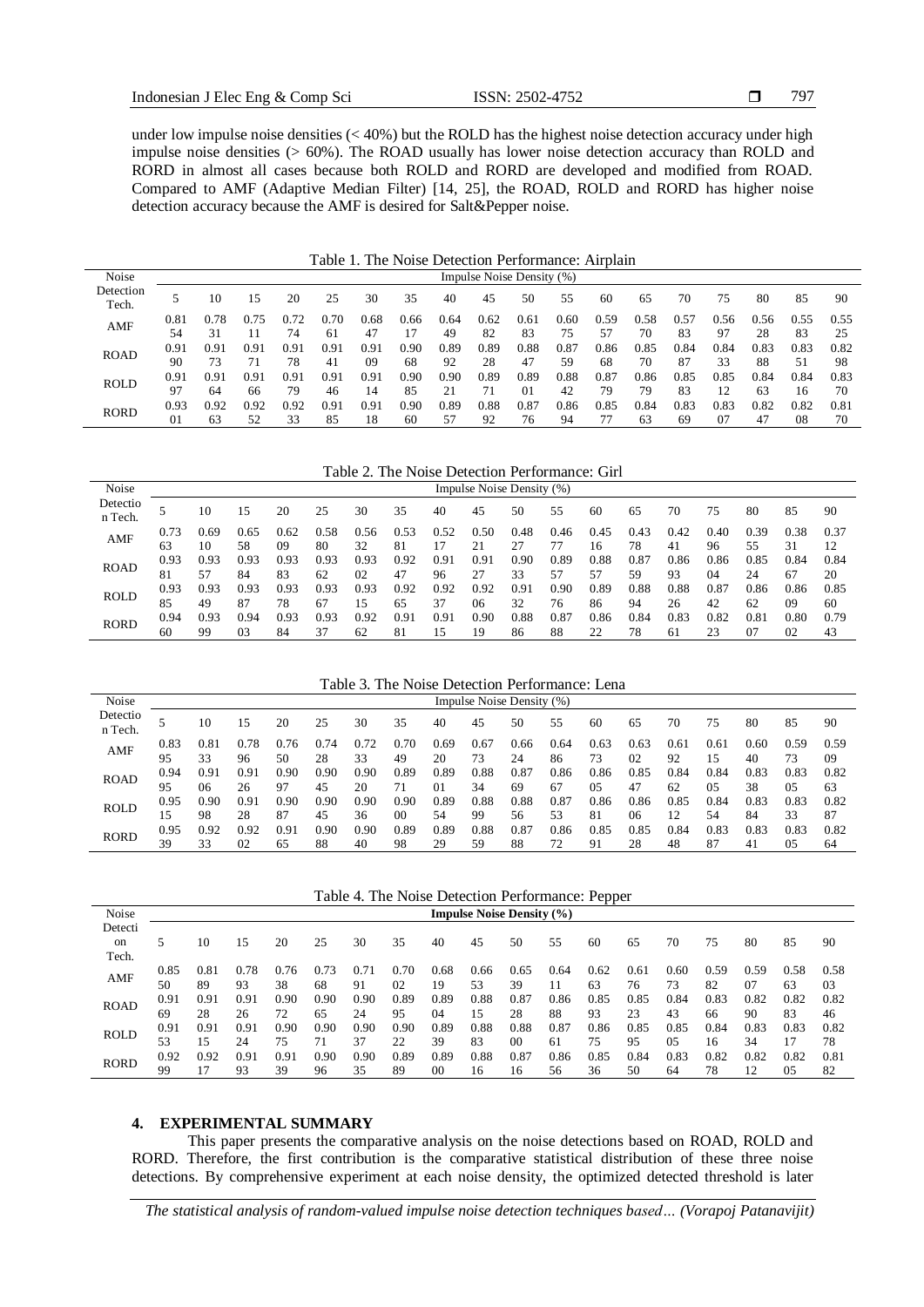determined from four benchmark data: Lena, Girl, Pepper and Airplane. Seond, the maximum detection accuracy for each case is comparatively demonstrated by using the noise detections based on ROAD, ROLD and RORD with the optimized detected threshold.



Figure 1(a). Mean ROAD of noisy/noiseless pixels: Airplane



Figure 1(b). Mean ROLD of noisy/noiseless pixels: Airplane



Figure 1(c). Mean RORD of noisy/noiseless pixels: Airplane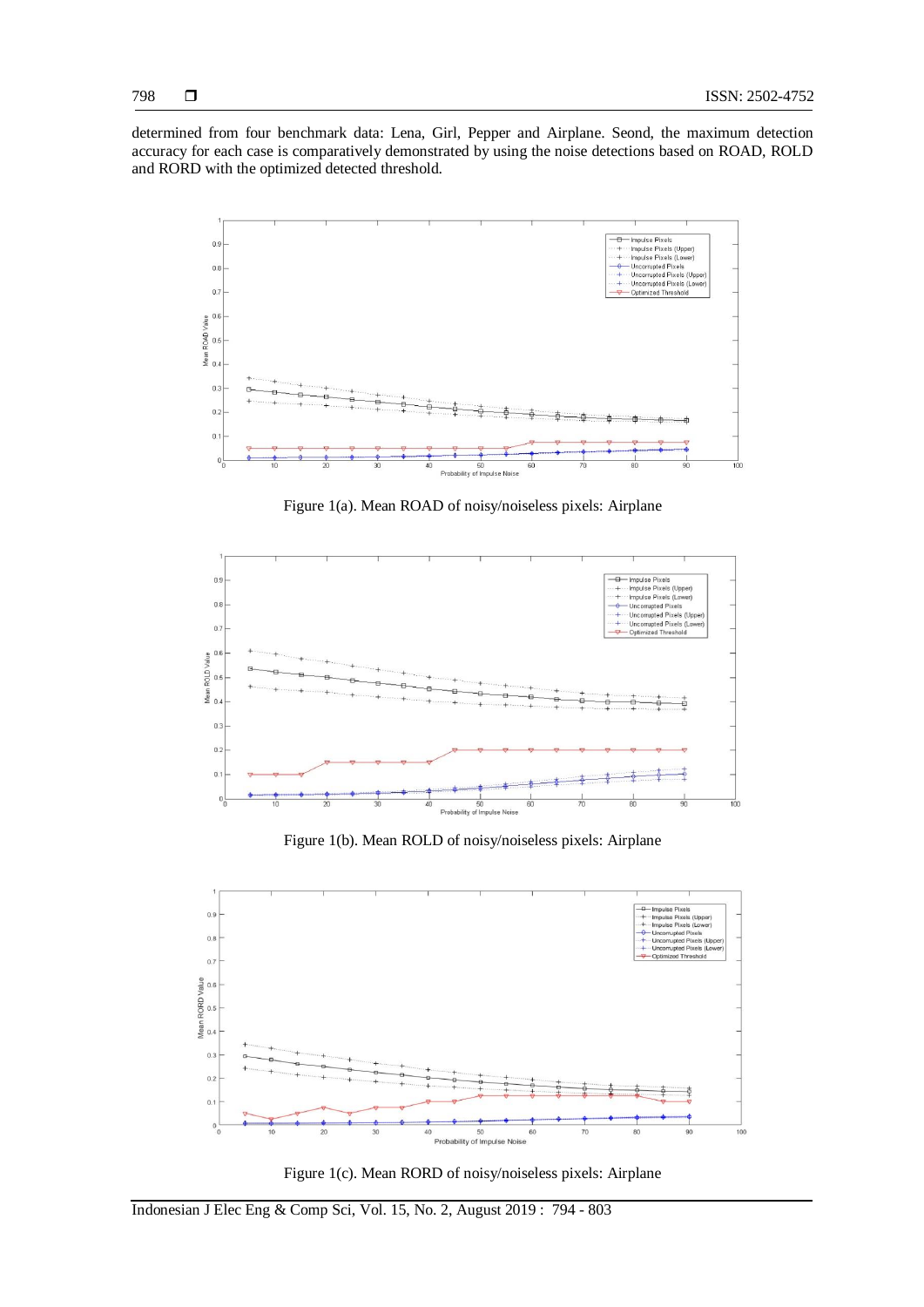

Figure 2(a). Mean ROAD of noisy/noiseless pixels: Girl



Figure 2(b). Mean ROLD of noisy/noiseless pixels: Girl



Figure 2(c). Mean RORD of noisy/noiseless pixels: Girl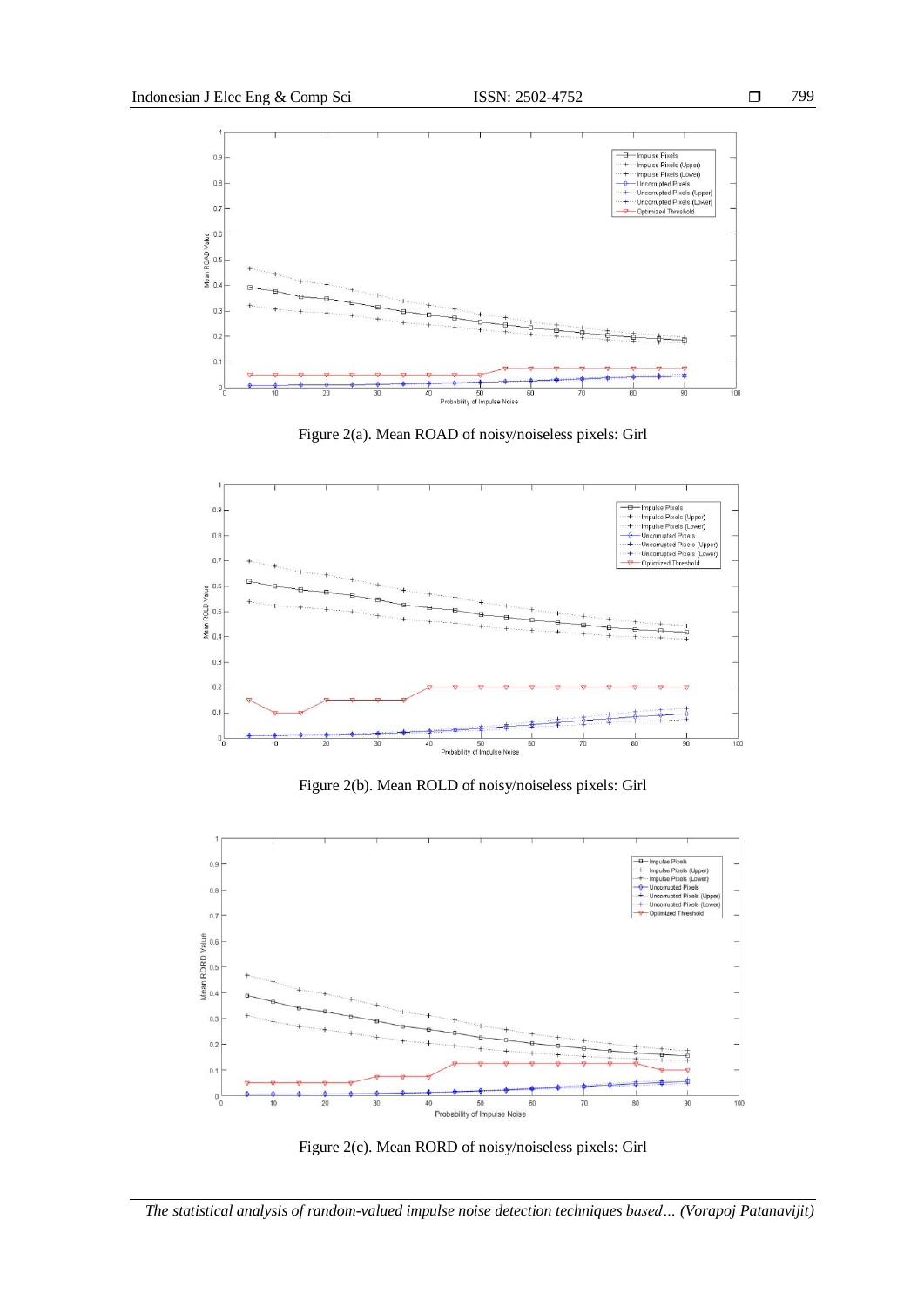

Figure 3(a). Mean ROAD of noisy/noiseless pixels: LENA



Figure 3(b). Mean ROLD of noisy/noiseless pixels: LENA



Figure 3(c). Mean RORD of noisy/noiseless pixels: LENA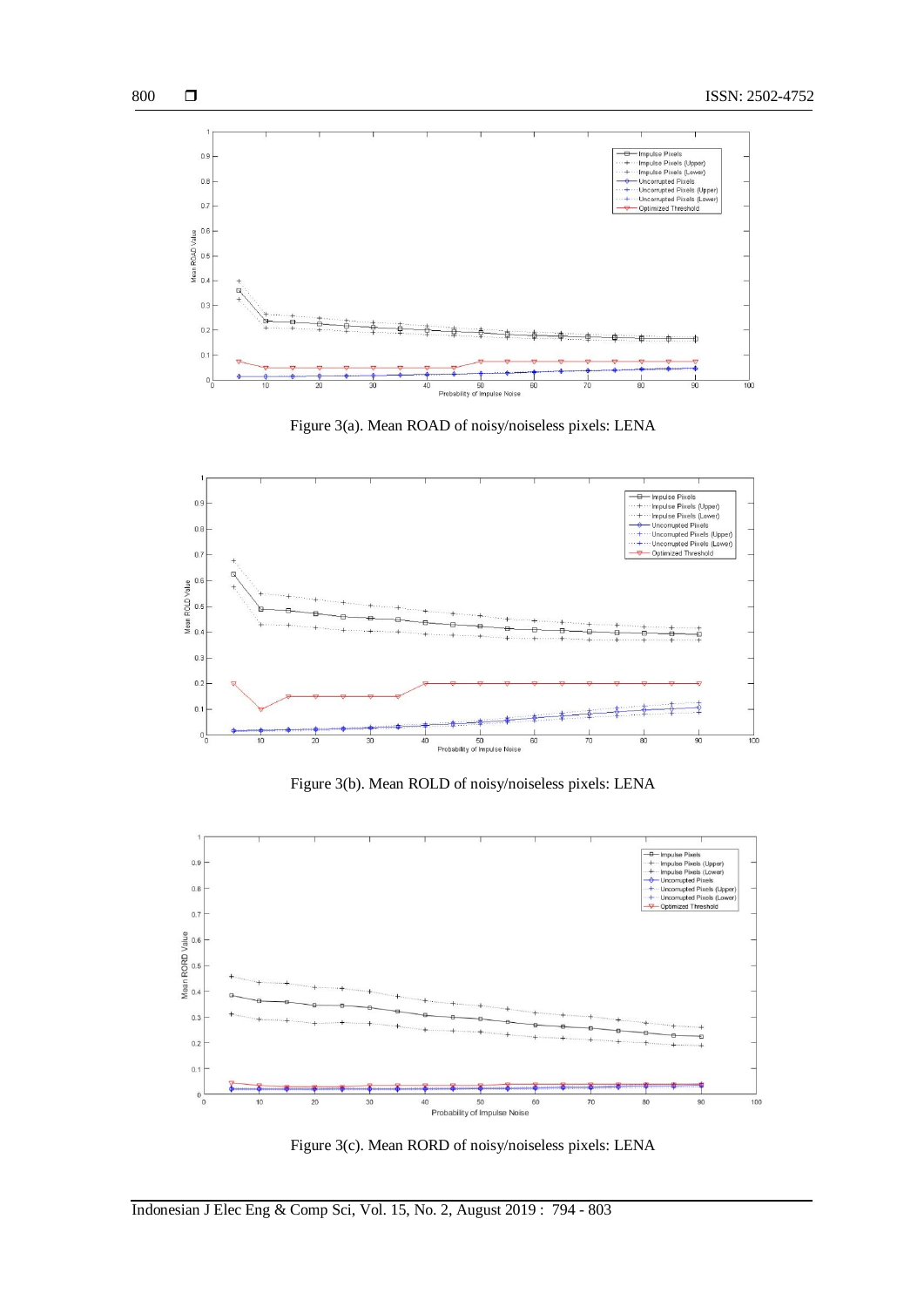

Figure 4(a). Mean ROAD of noisy/noiseless pixels: Pepper



Figure 4(b). Mean ROLD of noisy/noiseless pixels: Pepper

![](_page_7_Figure_6.jpeg)

![](_page_7_Figure_7.jpeg)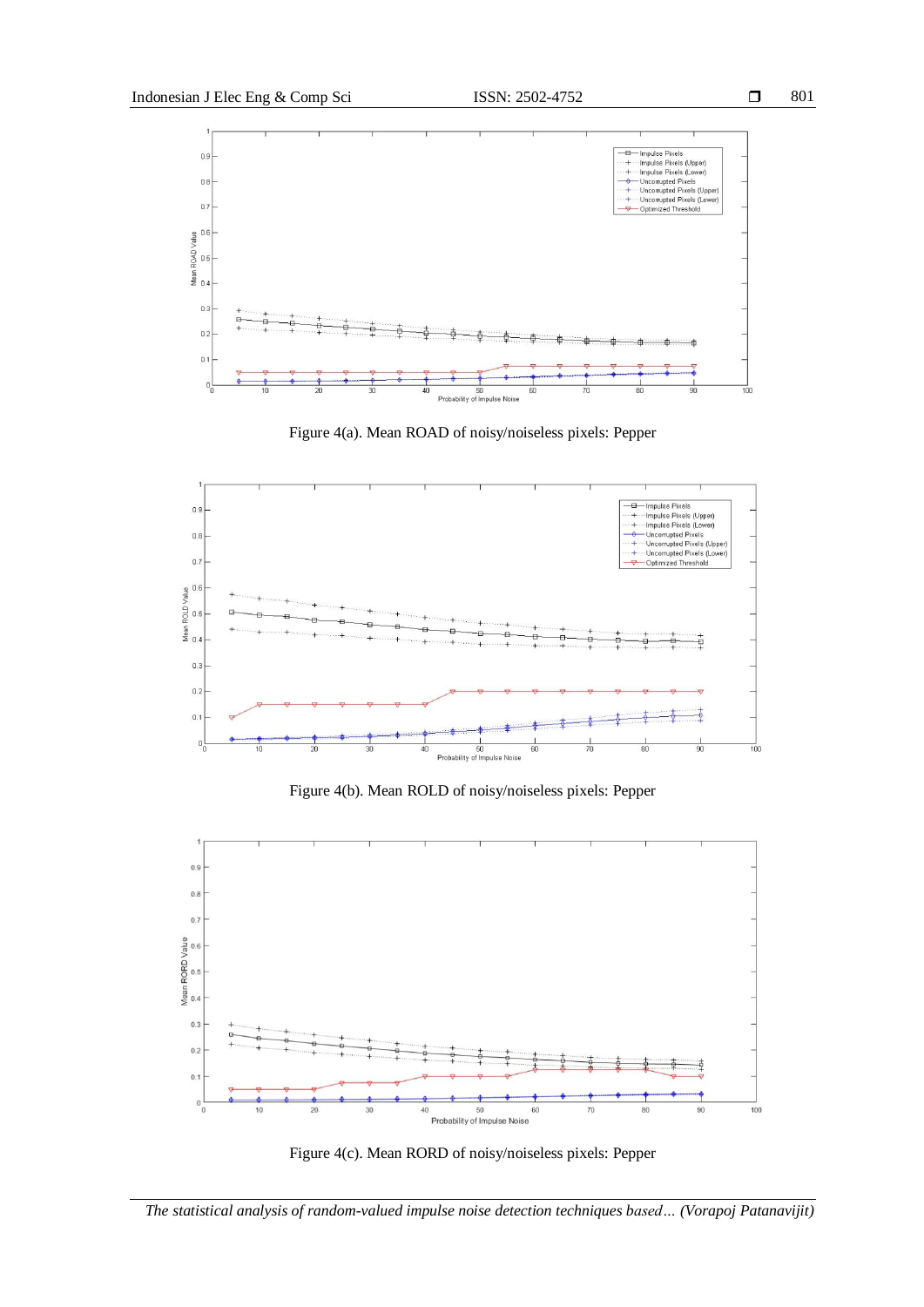#### **ACKNOWLEDGEMENTS**

The research project was funded by Assumption University.

#### **REFERENCES**

- [1] I. Pitas and A. N. Venetsanopoulos, "Nonlinear Digital Filters Principles and Applications", *Kluwer Academic Publishers, Norwell*, Mass, USA, 1990.
- [2] J. Astola and P. Kuosmanen, "Fundamentals of Nonlinear Digital Filtering", CRC Press, Boca Raton, Fla, USA, 1997.
- [3] R. C. Gonzalez and R. E. Woods, "Digital Image Processing, Prentice-Hall", Upper Saddle River,NJ, USA, 2nd edition, 2002.
- [4] M. H. Hayes, "Statistical Digital Signal Processing and Modeling", *JohnWiley & Sons*, Singapore, 2002.
- [5] W. K. Pratt, "Median filtering," *Tech. Rep., Image Proc. Inst*., Univ. Southern California, Los Angeles, Sep. 1975.
- [6] N. C. Gallagher Jr. and G. L.Wise, "A Theoretical Analysis of the Properties of Median Filters," IEEE Transactions on Acoustics, Speech, and Signal Processing, vol. 29, no. 6, pp. 1136-1141, 1981.
- [7] T. A. Nodes and N. C. Gallagher Jr., "Median Filters: Some Modifications and Their Properties," IEEE Transactions on Acoustics, Speech, and Signal Processing, vol. 30, no. 5, pp. 739-746, 1982.
- [8] E. Abreu, M. Lightstone, S. K. Mitra, and K. Arakawa, "A New Efficient Approach for the Removal of Impulse Noise from Highly Corrupted Images," *IEEE Transactions on Image Processing*, vol. 5, no. 6, pp. 1012-1025, 1996.
- [9] D. R. K. Brownrigg, "The Weighted Median Filter," *Communications of the ACM*, vol. 27, no. 8, pp. 807-818, 1984.
- [10] O. Yli-Harja, J. Astola, and Y. Neuvo, "Analysis of the Properties of Median and Weighted Median Filters using Threshold Logic and Stack Filter Representation," *IEEE Transactions on Signal Processing*, vol. 39, no. 2, pp. 395-410, 1991.
- [11] G. R. Arce and J. L. Paredes, "Recursive Weighted Median Filters Admitting Negative Weights and Their Optimization," *IEEE Transactions on Signal Processing*, vol. 48, no. 3, pp. 768-779, 2000.
- [12] Y. Dong and S. Xu, "A New Directional Weighted Median Filter for Removal of Random-Valued Impulse Noise," *IEEE Signal Processing Letters*, vol. 14, no. 3, pp. 193-196, 2007.
- [13] T. Chen, K.-K.Ma, and L.-H. Chen, "Tri-State Median Filter for Image Denoising," *IEEE Transactions on Image Processing*, vol. 8, no. 12, pp. 1834-1838, 1999.
- [14] H. Hwang and R. A. Haddad, "Adaptive Median Filters: New Algorithms and Results," *IEEE Transactions on Image Processing*, vol. 4, no. 4, pp. 499-502, 1995.
- [15] S. Zhang and M. A. Karim, "A New Impulse Detector for Switching Median Filters," *IEEE Signal Processing Letters*, vol. 9, no. 11, pp. 360-363, 2002.
- [16] H.-L. Eng and K.-K. Ma, "Noise Adaptive Soft-Switching Median Filter," *IEEE Transactions on Image Processing*, vol. 10, no. 2, pp. 242–251, 2001.
- [17] Z. Wang and D. Zhang, "Progressive Switching Median Filter for the Removal of Impulse Noise from Highly Corrupted Images," *IEEE Transactions on Circuits and Systems II*, vol. 46, no. 1, pp. 78-80, 1999.
- [18] P.-E. Ng and K.-K.Ma, "A Switching Median Filter with Boundary Discriminative Noise Detection for Extremely Corrupted Images," *IEEE Transactions on Image Processing*, vol. 15, no. 6, pp. 1506-1516, 2006.
- [19] R. H. Chan, C.-W. Ho, and M. Nikolova, "Salt-and-Pepper Noise Removal by Median-Type Noise Detectors and Detailpreserving Regularization," *IEEE Transactions on Image Processing*, vol. 14, no. 10, pp. 1479-1485, 2005.
- [20] K. S. Srinivasan and D. Ebenezer, "A New Fast and Efficient Decision-Based Algorithm for Removal of High-Density Impulse Noises," *IEEE Signal Processing Letters*, vol. 14, no. 3, pp. 189-192, 2007.
- [21] S. Schulte, M. Nachtegael, V. DeWitte, D. van der Weken, and E. E. Kerre, "A Fuzzy Impulse Noise Detection and Reduction Method," *IEEE Transactions on Image Processing*, vol. 15, no. 5, pp. 1153-1162, 2006.
- [22] Raden Arief Setyawan, Rudy Sunoko, Mochammad Agus Choiron, Panca Mudji Rahardjo, "Implementation of Stereo Vision Semi-Global Block Matching Methods for Distance Measurement", *Indonesian Journal of Electrical Engineering and Computer Science(IJEECS)*, Vol. 12, No. 2, November 2018, pp. 585-591.
- [23] Vorapoj Patanavijit, "Performance Analysis of Denoising Algorithm Based on Adaptive Median Filter Under Unsystematic Intensity Impulse and Salt&Pepper Noise", The *6th International Electrical Engineering Congress (iEECON2017)*, Krabi, Thailand, March 2018.
- [24] V. Jayaraj and D. Ebenezer, "A New Switching-BasedMedian Filtering Scheme and Algorithm for Removal of High-Density Salt and Pepper Noise in Images", *EURASIP Journal on Advances in Signal Processing*, Hindawi Publishing Corporation, 2010
- [25] Vorapoj Patanavijit, "Performance Analysis of Denoising Algorithm Based on Adaptive Median Filter Under Unsystematic Intensity Impulse and Salt&Pepper Noise", The *6th International Electrical Engineering Congress (iEECON2017)*, Krabi, Thailand, March 2018. (IEEE Xplore)
- [26] Roman Garnett, Timothy Huegerich, Charles Chui, and Wenjie He, "A Universal Noise Removal Algorithm with an Impulse Detector", *IEEE Transactions on Image Processing*, Vol. 14, No. 11, Nov. 2005.
- [27] Yiqiu Dong, Raymond H. Chan, and Shufang Xu, "A Detection Statistic for Random-Valued Impulse Noise", *IEEE Transactions on Image Processing*, Vol. 16, No. 4, April 2007.
- [28] Hancheng Yu, Li Zhao and Haixian Wang, "An Efficient Procedure for Removing Random-Value Impulse Nose in Image", *IEEE Signal Processing Letters*, Vol. 15, 2008.

Indonesian J Elec Eng & Comp Sci, Vol. 15, No. 2, August 2019 : 794 - 803